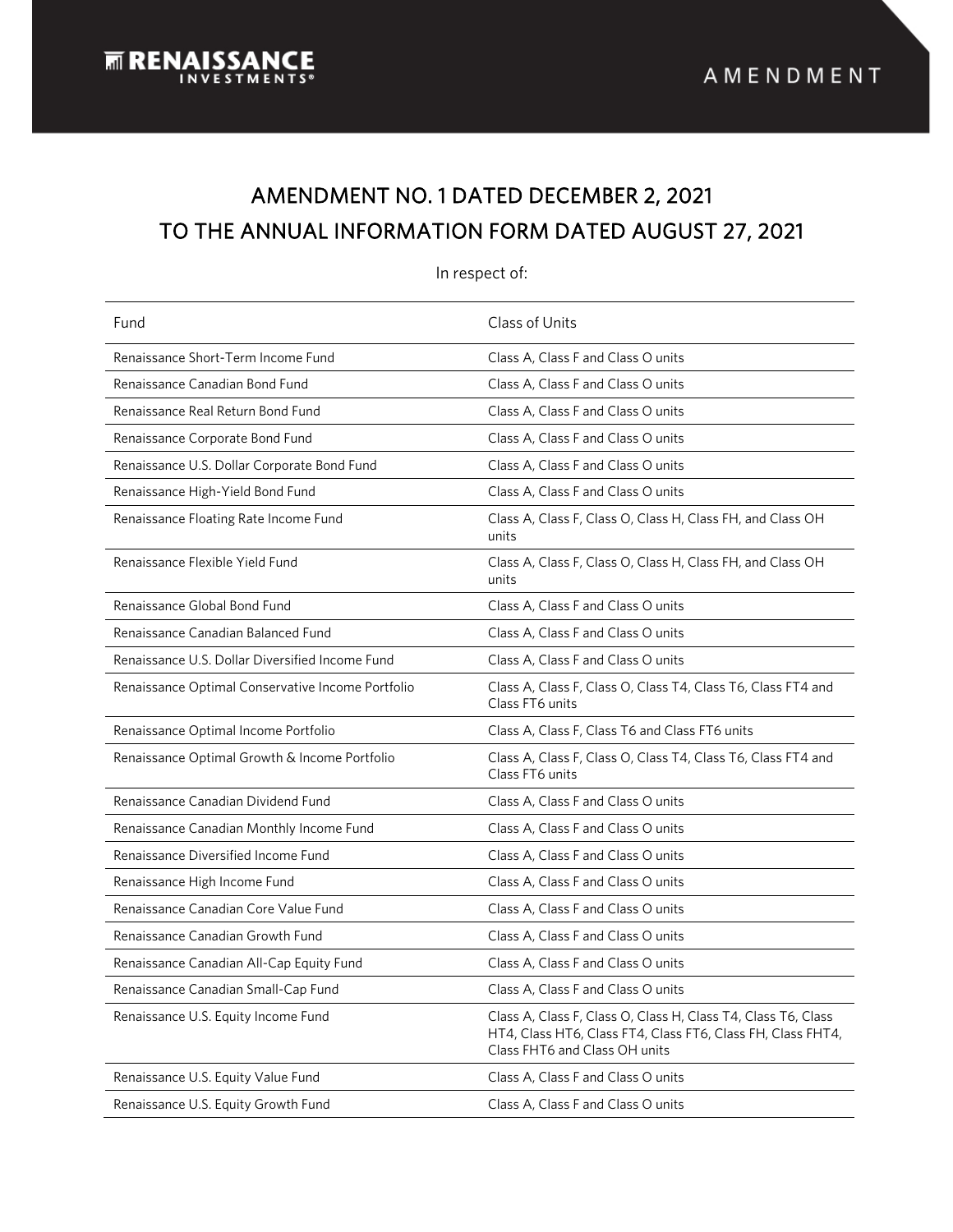| Fund                                                            | Class of Units                                                                  |
|-----------------------------------------------------------------|---------------------------------------------------------------------------------|
| Renaissance U.S. Equity Growth Currency Neutral Fund            | Class A, Class F and Class O units                                              |
| Renaissance U.S. Equity Fund                                    | Class A, Class F and Class O units                                              |
| (Closed to new purchases)                                       |                                                                                 |
| <b>Global Equity</b>                                            |                                                                                 |
| Renaissance International Dividend Fund                         | Class A, Class F and Class O units                                              |
| Renaissance International Equity Fund                           | Class A, Class F and Class O units                                              |
| Renaissance International Equity Currency Neutral Fund          | Class A and Class F units                                                       |
| Renaissance Optimal Global Equity Portfolio                     | Class A, Class F, Class O, Class T4, Class T6, Class FT4 and<br>Class FT6 units |
| Renaissance Optimal Global Equity Currency Neutral<br>Portfolio | Class A, Class F, Class O, Class T4, Class T6, Class FT4 and<br>Class FT6 units |
| Renaissance Global Value Fund                                   | Class A, Class F and Class O units                                              |
| Renaissance Global Growth Fund                                  | Class A, Class F and Class O units                                              |
| Renaissance Global Growth Currency Neutral Fund                 | Class A and Class F units                                                       |
| Renaissance Global Focus Fund                                   | Class A, Class F and Class O units                                              |
| Renaissance Global Small-Cap Fund                               | Class A, Class F and Class O units                                              |
| Renaissance China Plus Fund                                     | Class A, Class F and Class O units                                              |
| Renaissance Emerging Markets Fund                               | Class A, Class F and Class O units                                              |
| Renaissance Optimal Inflation Opportunities Portfolio           | Class A, Class F and Class O units                                              |
| Renaissance Global Infrastructure Fund                          | Class A, Class F and Class O units                                              |
| Renaissance Global Real Estate Fund                             | Class A, Class F and Class O units                                              |
| Renaissance Global Real Estate Currency Neutral Fund            | Class A and Class F units                                                       |
| Renaissance Global Health Care Fund                             | Class A, Class F and Class O units                                              |
| Renaissance Global Science & Technology Fund                    | Class A, Class F and Class O units                                              |
| Axiom Balanced Income Portfolio                                 | Class A, Class T4, Class T6, Class F, Class FT4 and Class FT6<br>units          |
| Axiom Diversified Monthly Income Portfolio                      | Class A, Class T6, Class F and Class FT6 units                                  |
| Axiom Balanced Growth Portfolio                                 | Class A, Class T4, Class T6, Class F, Class FT4 and Class FT6<br>units          |
| Axiom Long-Term Growth Portfolio                                | Class A, Class T4, Class T6, Class F, Class FT4 and Class FT6<br>units          |
| Axiom Canadian Growth Portfolio                                 | Class A, Class T4, Class T6, Class F, Class FT4 and Class FT6<br>units          |
| Axiom Global Growth Portfolio                                   | Class A, Class T4, Class T6, Class F, Class FT4 and Class FT6<br>units          |
| Axiom Foreign Growth Portfolio                                  | Class A, Class T4, Class T6, Class F, Class FT4 and Class FT6<br>units          |
| Axiom All Equity Portfolio                                      | Class A, Class T4, Class T6, Class F, Class FT4 and Class FT6<br>units          |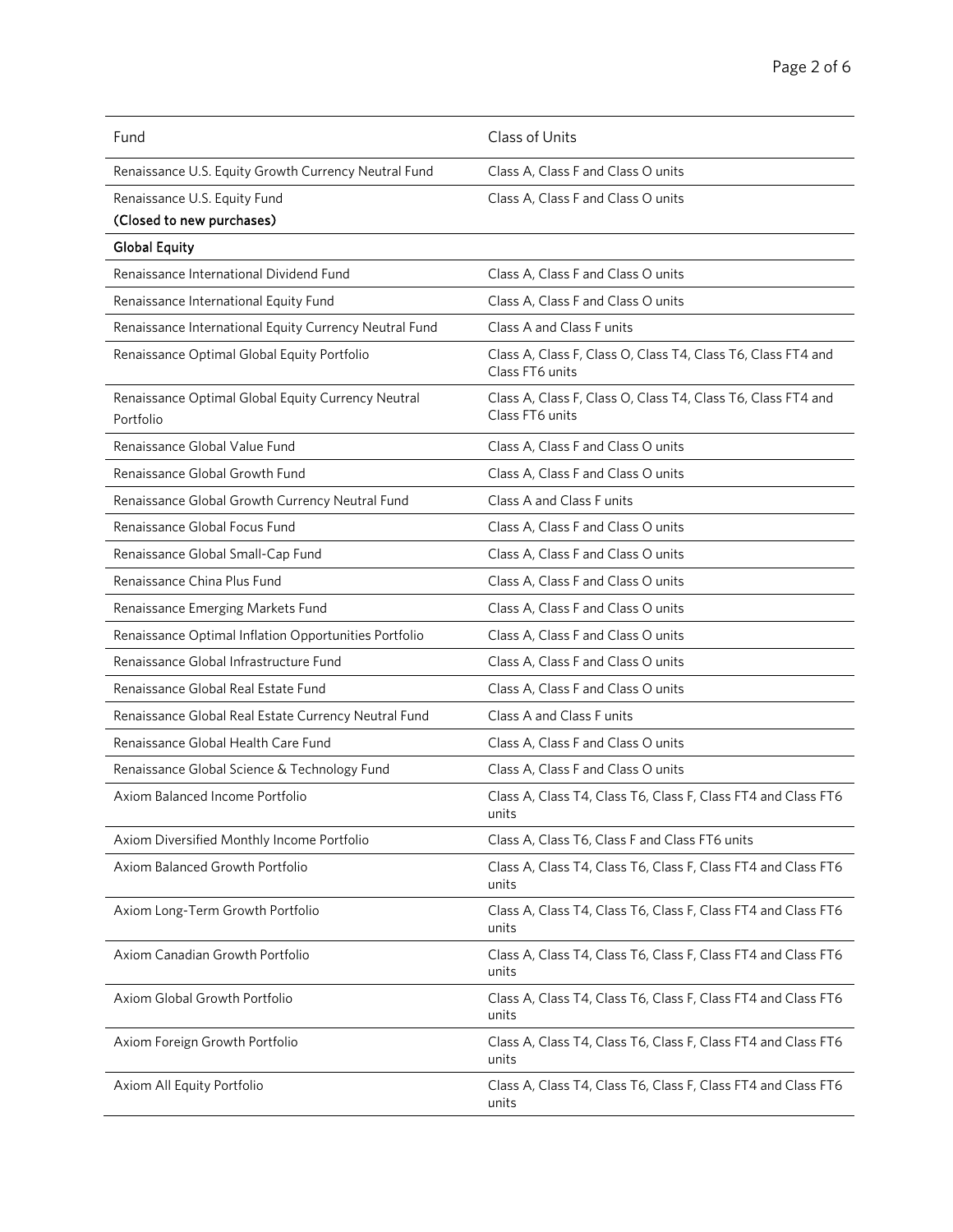| Fund                                                           | Class of Units                                                                                                                                                                                                                                                                                                                                                                                                                             |
|----------------------------------------------------------------|--------------------------------------------------------------------------------------------------------------------------------------------------------------------------------------------------------------------------------------------------------------------------------------------------------------------------------------------------------------------------------------------------------------------------------------------|
| Renaissance Canadian Fixed Income Private Pool                 | Class A (Pools), Premium Class, Premium-T4 Class,<br>Premium-T6 Class, Class C, Class F-Premium, Class F-<br>Premium T4, Class F-Premium T6, Class N-Premium, Class<br>N-Premium T4, Class N-Premium T6, Class I and Class O<br>units                                                                                                                                                                                                      |
| Renaissance Multi-Sector Fixed Income Private Pool             | Premium Class, Premium-T4 Class, Premium-T6 Class, Class<br>H-Premium, Class H-Premium T4, Class H-Premium T6,<br>Class F-Premium, Class F-Premium T4, Class F-Premium T6,<br>Class FH-Premium, Class FH-Premium T4, Class FH-<br>Premium T6, Class N-Premium, Class N-Premium T4, Class<br>N-Premium T6, Class NH-Premium, Class NH-Premium T4,<br>Class NH-Premium T6, Class O, Class OH, and Class S units                              |
| Renaissance Global Bond Private Pool                           | Class A (Pools), Premium Class, Premium-T4 Class,<br>Premium-T6 Class, Class C, Class F-Premium, Class F-<br>Premium T4, Class F-Premium T6, Class N-Premium, Class<br>N-Premium T4, Class N-Premium T6, Class I and Class O<br>units                                                                                                                                                                                                      |
| Renaissance Multi-Asset Global Balanced Income Private<br>Pool | Premium Class, Premium-T4 Class, Premium-T6 Class, Class<br>F-Premium, Class F-Premium T4, Class F-Premium T6, Class<br>N-Premium, Class N-Premium T4, Class N-Premium T6 and<br>Class O units.                                                                                                                                                                                                                                            |
| Renaissance Multi-Asset Global Balanced Private Pool           | Premium Class, Premium-T4 Class, Premium-T6 Class, Class<br>F-Premium, Class F-Premium T4, Class F-Premium T6, Class<br>N-Premium, Class N-Premium T4, Class N-Premium T6 and<br>Class O units.                                                                                                                                                                                                                                            |
| Renaissance Equity Income Private Pool                         | Class A (Pools), Premium Class, Premium-T4 Class,<br>Premium-T6 Class, Class C, Class F-Premium, Class F-<br>Premium T4, Class F-Premium T6, Class N-Premium, Class<br>N-Premium T4, Class N-Premium T6, Class I and Class O<br>units                                                                                                                                                                                                      |
| Renaissance Canadian Equity Private Pool                       | Class A (Pools), Premium Class, Premium-T4 Class,<br>Premium-T6 Class, Class C, Class F-Premium, Class F-<br>Premium T4, Class F-Premium T6, Class N-Premium, Class<br>N-Premium T4, Class N-Premium T6, Class I and Class O<br>units                                                                                                                                                                                                      |
| Renaissance U.S. Equity Private Pool                           | Class A (Pools), Class C, Premium Class, Premium-T4 Class,<br>Premium-T6 Class, Class H-Premium, Class H-Premium T4,<br>Class H-Premium T6, Class I, Class F-Premium, Class F-<br>Premium T4, Class F-Premium T6, Class FH-Premium, Class<br>FH-Premium T4, Class FH-Premium T6, Class N-Premium,<br>Class N-Premium T4, Class N-Premium T6, Class NH-<br>Premium, Class NH-Premium T4, Class NH-Premium T6,<br>Class O and Class OH units |
| Renaissance International Equity Private Pool                  | Class A (Pools), Class C, Premium Class, Premium-T4 Class,<br>Premium-T6 Class, Class H-Premium, Class H-Premium T4,<br>Class H-Premium T6, Class I, Class F-Premium, Class F-<br>Premium T4, Class F-Premium T6, Class FH-Premium, Class<br>FH-Premium T4, Class FH-Premium T6, Class N-Premium,<br>Class N-Premium T4, Class N-Premium T6, Class NH-<br>Premium, Class NH-Premium T4, Class NH-Premium T6,<br>Class O and Class OH units |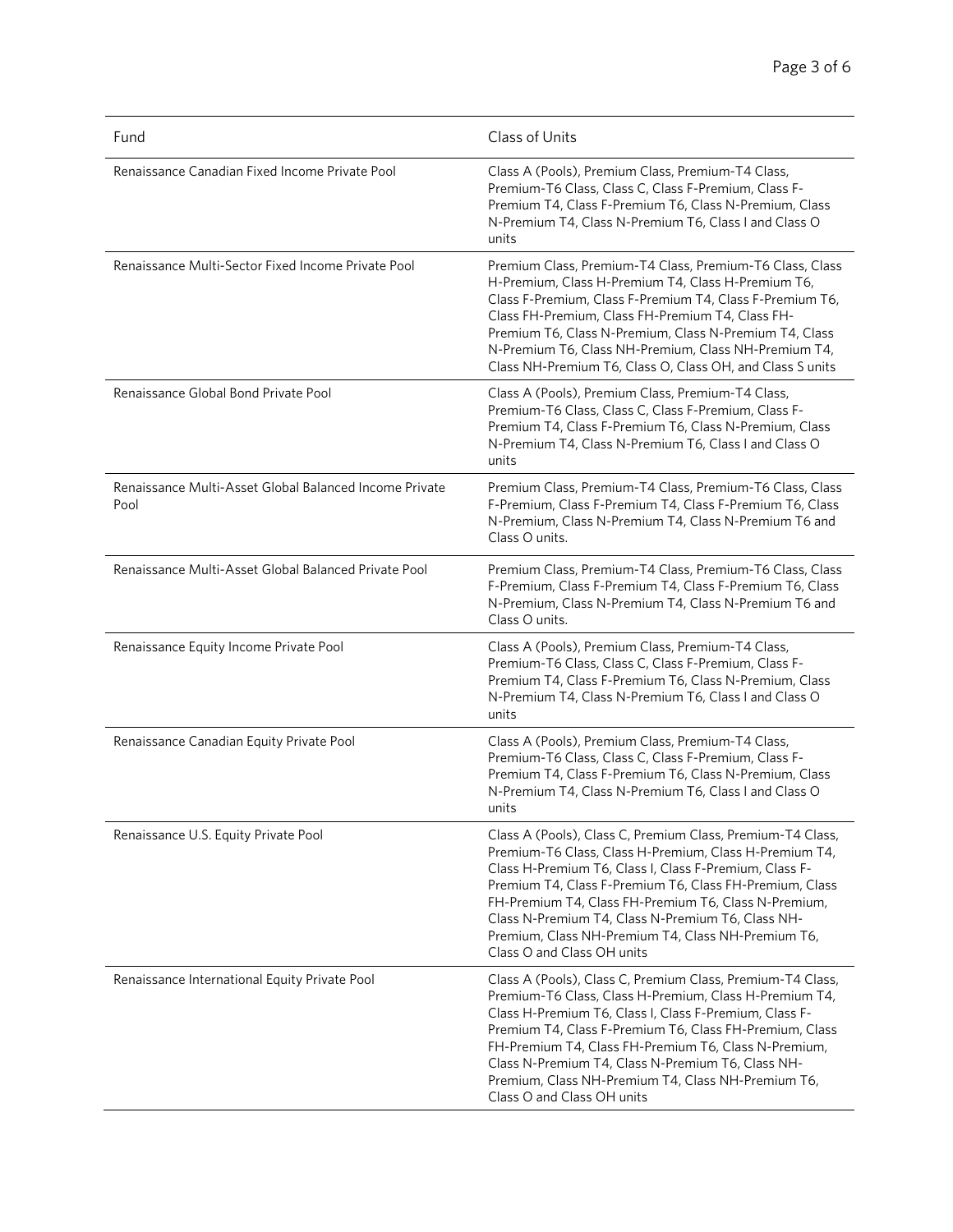| Fund                                             | Class of Units                                                                                                                                                                                                                                                                                                                                                                                                                             |
|--------------------------------------------------|--------------------------------------------------------------------------------------------------------------------------------------------------------------------------------------------------------------------------------------------------------------------------------------------------------------------------------------------------------------------------------------------------------------------------------------------|
| Renaissance Global Equity Private Pool           | Premium Class, Premium-T4 Class, Premium-T6 Class, Class<br>H-Premium, Class H-Premium T4, Class H-Premium T6,<br>Class F-Premium, Class F-Premium T4, Class F-Premium T6,<br>Class FH-Premium, Class FH-Premium T4, Class FH-<br>Premium T6, Class N-Premium, Class N-Premium T4, Class<br>N-Premium T6, Class NH-Premium, Class NH-Premium T4,<br>Class NH-Premium T6, Class O, and Class OH units                                       |
| Renaissance Emerging Markets Equity Private Pool | Class A (Pools), Class C, Premium Class, Premium-T4 Class,<br>Premium-T6 Class, Class H-Premium, Class H-Premium T4,<br>Class H-Premium T6, Class I, Class F-Premium, Class F-<br>Premium T4, Class F-Premium T6, Class FH-Premium, Class<br>FH-Premium T4, Class FH-Premium T6, Class N-Premium,<br>Class N-Premium T4, Class N-Premium T6, Class NH-<br>Premium, Class NH-Premium T4, Class NH-Premium T6,<br>Class O and Class OH units |
| Renaissance Real Assets Private Pool             | Premium Class, Premium-T4 Class, Premium-T6 Class, Class<br>H-Premium, Class H-Premium T4, Class H-Premium T6,<br>Class F-Premium, Class F-Premium T4, Class F-Premium T6,<br>Class FH-Premium, Class FH-Premium T4, Class FH-<br>Premium T6, Class N-Premium, Class N-Premium T4, Class<br>N-Premium T6, Class NH-Premium, Class NH-Premium T4,<br>Class NH-Premium T6, Class O, Class OH, and Class S units                              |

(referred to individually as, a *Fund* and collectively as, the *Funds*)

This is Amendment No. 1 to the annual information form dated August 27, 2021 (referred to as the *Annual Information Form*), which should be read subject to this information. All capitalized terms used herein and not otherwise defined shall have the same meanings given to such terms in the Annual Information Form.

### SUMMARY OF AMENDMENTS

#### (a) Management Fee Reductions

Effective on or about January 1, 2022, the annual management fee in respect of Class A and Class F units of certain Funds will be reduced. Further information about these management fee reductions is set out in Amendment No. 1 dated December 2, 2021, to the Simplified Prospectus dated August 27, 2021.

### (b) Short Selling Changes

Effective on or about December 2, 2021, the Funds will no longer be permitted to engage in short selling transactions. As a result, all references to short selling will be removed from the Annual Information Form.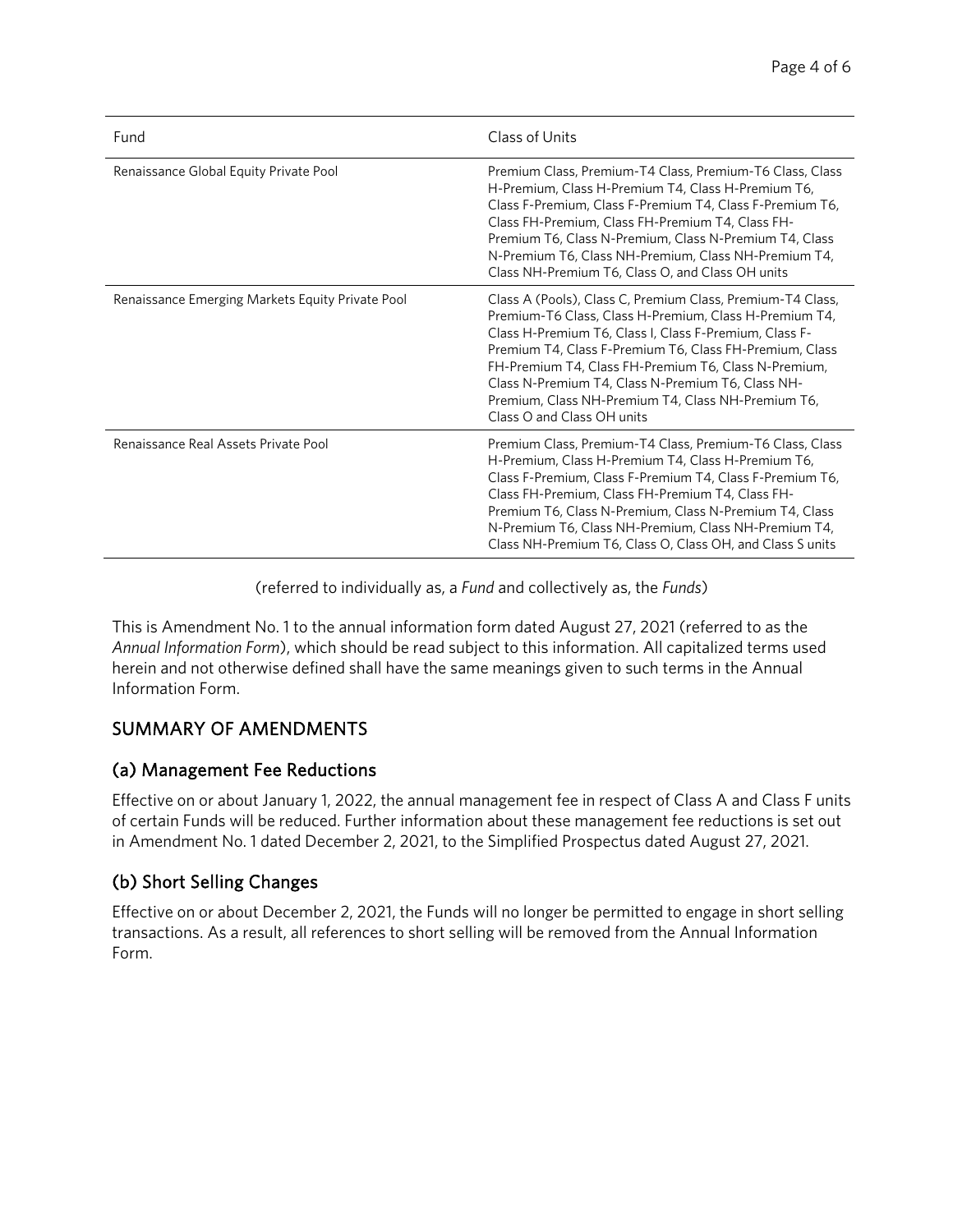## CERTIFICATE OF THE FUNDS, THE MANAGER, AND THE PROMOTER

| Fund                                              | Fund                                                            |
|---------------------------------------------------|-----------------------------------------------------------------|
| Renaissance Short-Term Income Fund                | Renaissance U.S. Equity Growth Currency Neutral Fund            |
| Renaissance Canadian Bond Fund                    | Renaissance U.S. Equity Fund                                    |
| Renaissance Real Return Bond Fund                 | Renaissance International Dividend Fund                         |
| Renaissance Corporate Bond Fund                   | Renaissance International Equity Fund                           |
| Renaissance U.S. Dollar Corporate Bond Fund       | Renaissance International Equity Currency Neutral Fund          |
| Renaissance High-Yield Bond Fund                  | Renaissance Optimal Global Equity Portfolio                     |
| Renaissance Floating Rate Income Fund             | Renaissance Optimal Global Equity Currency Neutral<br>Portfolio |
| Renaissance Flexible Yield Fund                   | Renaissance Global Value Fund                                   |
| Renaissance Global Bond Fund                      | Renaissance Global Growth Fund                                  |
| Renaissance Canadian Balanced Fund                | Renaissance Global Growth Currency Neutral Fund                 |
| Renaissance U.S. Dollar Diversified Income Fund   | Renaissance Global Focus Fund                                   |
| Renaissance Optimal Conservative Income Portfolio | Renaissance Global Small-Cap Fund                               |
| Renaissance Optimal Income Portfolio              | Renaissance China Plus Fund                                     |
| Renaissance Optimal Growth & Income Portfolio     | Renaissance Emerging Markets Fund                               |
| Renaissance Canadian Dividend Fund                | Renaissance Optimal Inflation Opportunities Portfolio           |
| Renaissance Canadian Monthly Income Fund          | Renaissance Global Infrastructure Fund                          |
| Renaissance Diversified Income Fund               | Renaissance Global Real Estate Fund                             |
| Renaissance High Income Fund                      | Renaissance Global Real Estate Currency Neutral Fund            |
| Renaissance Canadian Core Value Fund              | Renaissance Global Health Care Fund                             |
| Renaissance Canadian Growth Fund                  | Renaissance Global Science & Technology Fund                    |
| Renaissance Canadian All-Cap Equity Fund          | Axiom Balanced Income Portfolio                                 |
| Renaissance Canadian Small-Cap Fund               | Axiom Diversified Monthly Income Portfolio                      |
| Renaissance U.S. Equity Income Fund               | Axiom Balanced Growth Portfolio                                 |
| Renaissance U.S. Equity Value Fund                | Axiom Long-Term Growth Portfolio                                |
| Renaissance U.S. Equity Growth Fund               | Axiom Canadian Growth Portfolio                                 |